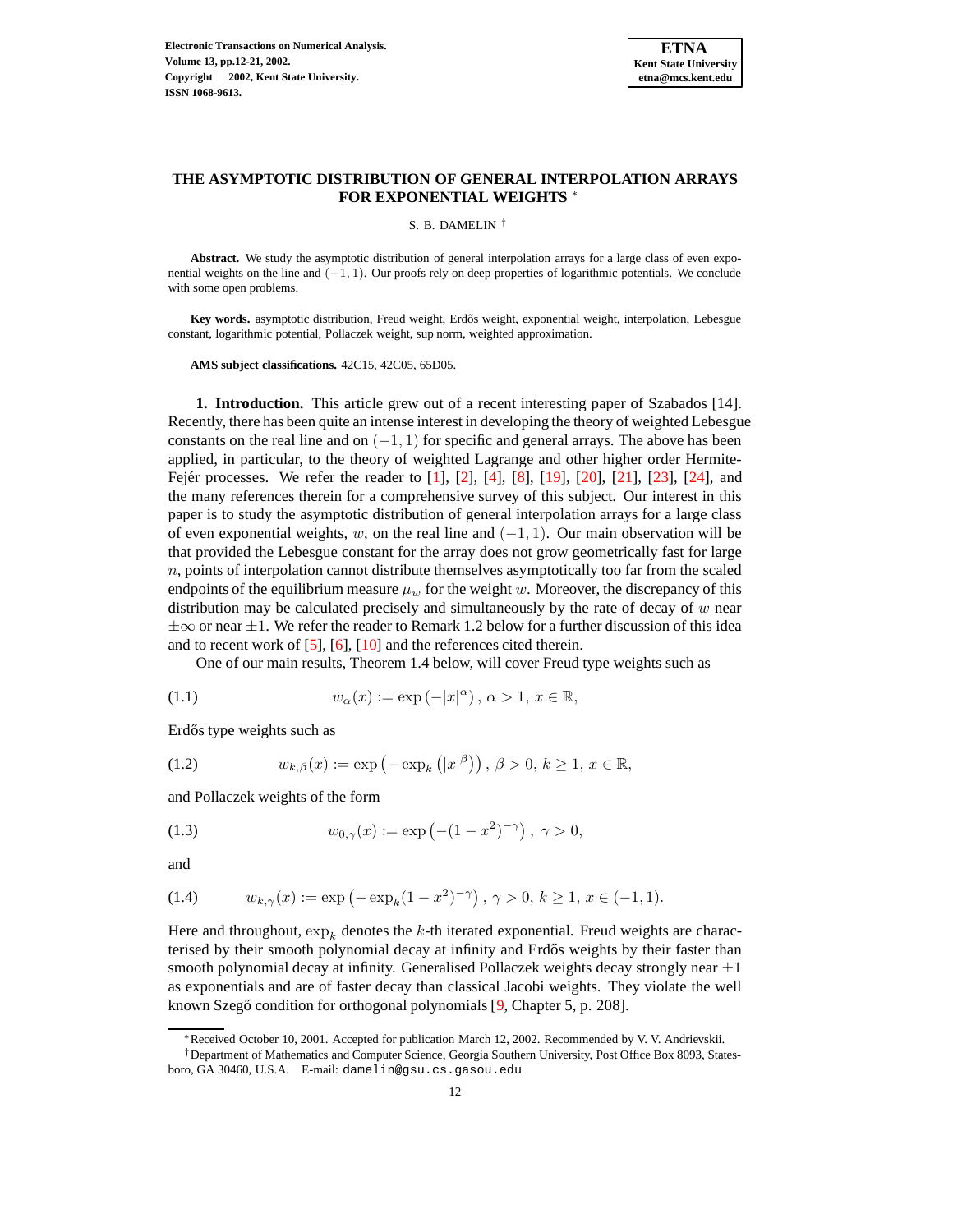| <b>ETNA</b>           |
|-----------------------|
| Kent State University |
| etna@mcs.kent.edu     |

In the opposite direction, for a given exponential weight  $w$  and a specific or general array of interpolation points, one may ask for upper and lower bounds for the corresponding Lebesgue constant. These questions are dealt with in [\[1\]](#page-8-0), [\[2\]](#page-8-1), [\[19\]](#page-9-0), [\[23\]](#page-9-3), and [\[24\]](#page-9-4).

To set the scene for our investigations, let  $I$  be a real interval of positive length and let

$$
w: I \longrightarrow (0, \infty)
$$

be a continuous weight. If  $I$  is unbounded, assume further that

$$
\lim_{|x| \to \infty} |x|w(x) = 0, \ x \in I.
$$

We set

$$
Q:=-\log w,
$$

and call w *admissible* and Q the *external field* associated with w.

Now let

$$
\chi_n := \{ x_{1,n} < x_{2,n} < \dots < x_{n+1,n}, \, n \ge 1 \}
$$

be a triangular array of  $n+1$  points in I and for each  $n \geq 1$ , we define the *Lebesgue* constant associated with an admissible varying weight  $w<sup>n</sup>$  and a triangular array  $\chi<sub>n</sub>$  by

$$
\Lambda(w^{n}, \chi_{n}) = \Lambda_{n} := \left\| w^{n} \sum_{k=1}^{n+1} \frac{|l_{k,n}|}{w^{n}(x_{k,n})} \right\|_{I}.
$$

Here  $\Vert . \Vert$  denotes the sup norm and

$$
l_{k,n}(x) := \prod_{\substack{i=1 \ i \neq k}}^{n+1} \frac{x - x_{i,n}}{x_{k,n} - x_{i,n}}, \, k = 1, ..., n+1, \, x \in I
$$

are the fundamental polynomials in  $\Pi_n$ , the class of algebraic polynomials of degree at most  $n$ , satisfying

$$
l_{k,n}(x_{j,n}) = \begin{cases} 1, & j=k, \\ 0, & j \neq k. \end{cases}
$$

The number  $\Lambda_n$  arises in a natural way in the theory of weighted interpolation, see [\[1\]](#page-8-0), [\[2\]](#page-8-1), [\[19\]](#page-9-0), [\[20\]](#page-9-1), [\[21\]](#page-9-2), [\[23\]](#page-9-3), [\[24\]](#page-9-4), and the references cited therein.

The *equilibrium measure* (see [\[18\]](#page-8-8) and [\[22\]](#page-9-5)) in the presence of an admissible external field

$$
Q:I\longrightarrow \mathbb{R}
$$

is the unique Borel probability measure  $\mu_w$  with compact support on I satisfying for a unique constant  $F_w$ ,

(1.5) 
$$
M_w(x) := U^{\mu_w}(x) + Q(x) - F_w = 0, \ x \in \text{supp}(\mu_w),
$$

and

$$
(1.6) \t\t M_w(x) \ge 0, \ x \in I.
$$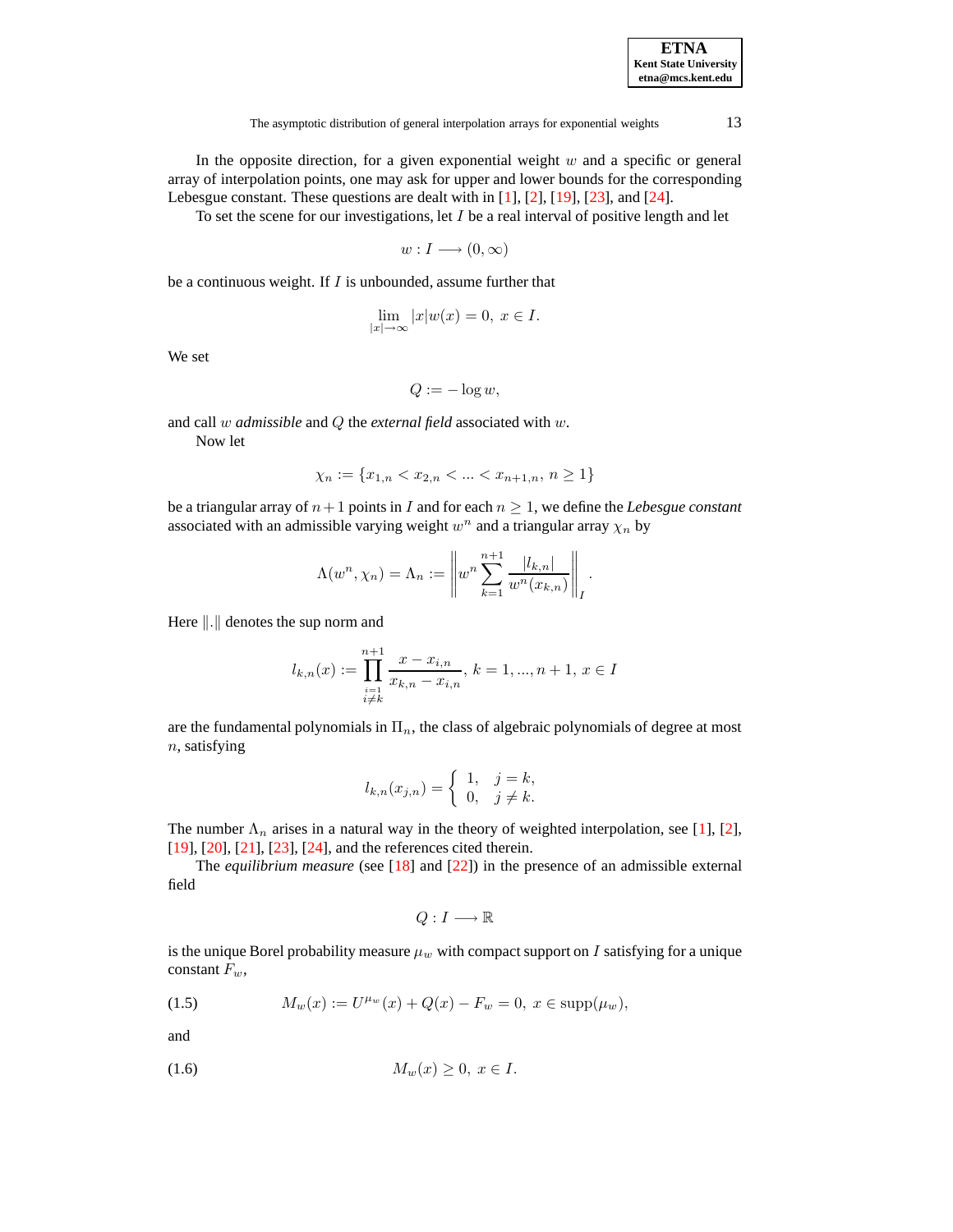Here,  $U^{\mu_w}$  denotes the logarithmic potential of  $\mu_w$ , i.e.,

$$
U^{\mu_w}(x) := \int\limits_I \log \frac{1}{|x-t|} d\mu_w(t), \, x \in \mathbb{C}.
$$

Following is our first result:

**THEOREM** 1.1. Let w be an admissible weight and for each  $n \geq 1$ , let  $\chi_n$  be a *triangular array of* n+1 *points in* I *and* Λ<sup>n</sup> *the associated Lebesgue constant for the varying*  $weight w<sup>n</sup>$  *and the array*  $\chi_n$ . *Then uniformly for*  $i = 1, ..., n + 1$ ,

$$
(1.7) \t\t\t M_w(x_{i,n}) \le \frac{\log \Lambda_n}{n}.
$$

*In particular, if*

$$
\limsup_{n \to \infty} \Lambda_n^{1/n} \le 1,
$$

*then*

$$
\lim_{n \to \infty} M_w(x_{i,n}) = 0.
$$

REMARK 1.2:

- (a) Using (1.5) and the non-negativity of the Lebesgue constant, it is immediate that (1.7) holds for interpolation points in  $supp(\mu_w)$ . Thus the essence of formula (1.7) is that it gives us information on the asymptotic location of interpolation points outside  $\text{supp}(\mu_w)$ . Such information is useful in many aspects of weighted polynomial approximation; see [\[1\]](#page-8-0), [\[2\]](#page-8-1), [\[15\]](#page-8-9), [\[16\]](#page-8-10), [\[17\]](#page-8-11), [\[19\]](#page-9-0), [\[20\]](#page-9-1), [\[21\]](#page-9-2), [\[22\]](#page-9-5), [\[23\]](#page-9-3), [\[24\]](#page-9-4), and the references cited therein.
- (b) Given an admissible weight w and following an idea of  $[10, p. 2]$  $[10, p. 2]$ , we shall say that the pair  $(I, w)$  has an *asymptotic interpolation measure* if there exists a compactly supported Borel measure  $\mu$  on I such that (1.8) implies

(1.10) 
$$
\nu(\chi_n) := \frac{1}{n+1} \sum_{k=1}^{n+1} \delta_{x_{k,n+1}} \to \mu, n \to \infty
$$

weak star. The main purpose of this paper is to show that for a class of strongly admissible weights, see  $(1.1)$ - $(1.4)$  and Definition 1.3 below, it is possible to estimate the speed of convergence in (1.9), and hence describe the discrepancy in (1.10), for  $\mu = \mu_w$ , precisely and simultaneously by the rate of decay of w near  $\pm \infty$  or near ±1.

To state our main result, we require some additional notation. To this end, let us agree that henceforth  $C$  will denote a positive constant depending on  $w$  which may take on different values at different times,  $I+$  will denote either  $(0, \infty)$  if I is R and  $(0, 1)$  if I is  $(-1, 1)$ . Moreover, for any two sequences  $b_n$  and  $c_n$  of non zero real numbers, we shall write  $b_n =$  $O(c_n)$  if there exists a positive constant C, independent of n, such that

$$
b_n \leq Cc_n, \ n \to \infty,
$$

and  $b_n \sim c_n$  if

$$
b_n = O(c_n) \text{ and } c_n = O(b_n).
$$

Similar notation will be used for functions and sequences of functions.

Our class of admissible weights w will then be assumed to be *strongly admissible* in the sense of the following definition which is taken from a combination of [\[13,](#page-8-12) Theorem 1.1], [\[12,](#page-8-13) Definition 1.1], and [\[14,](#page-8-14) Definition 1.1].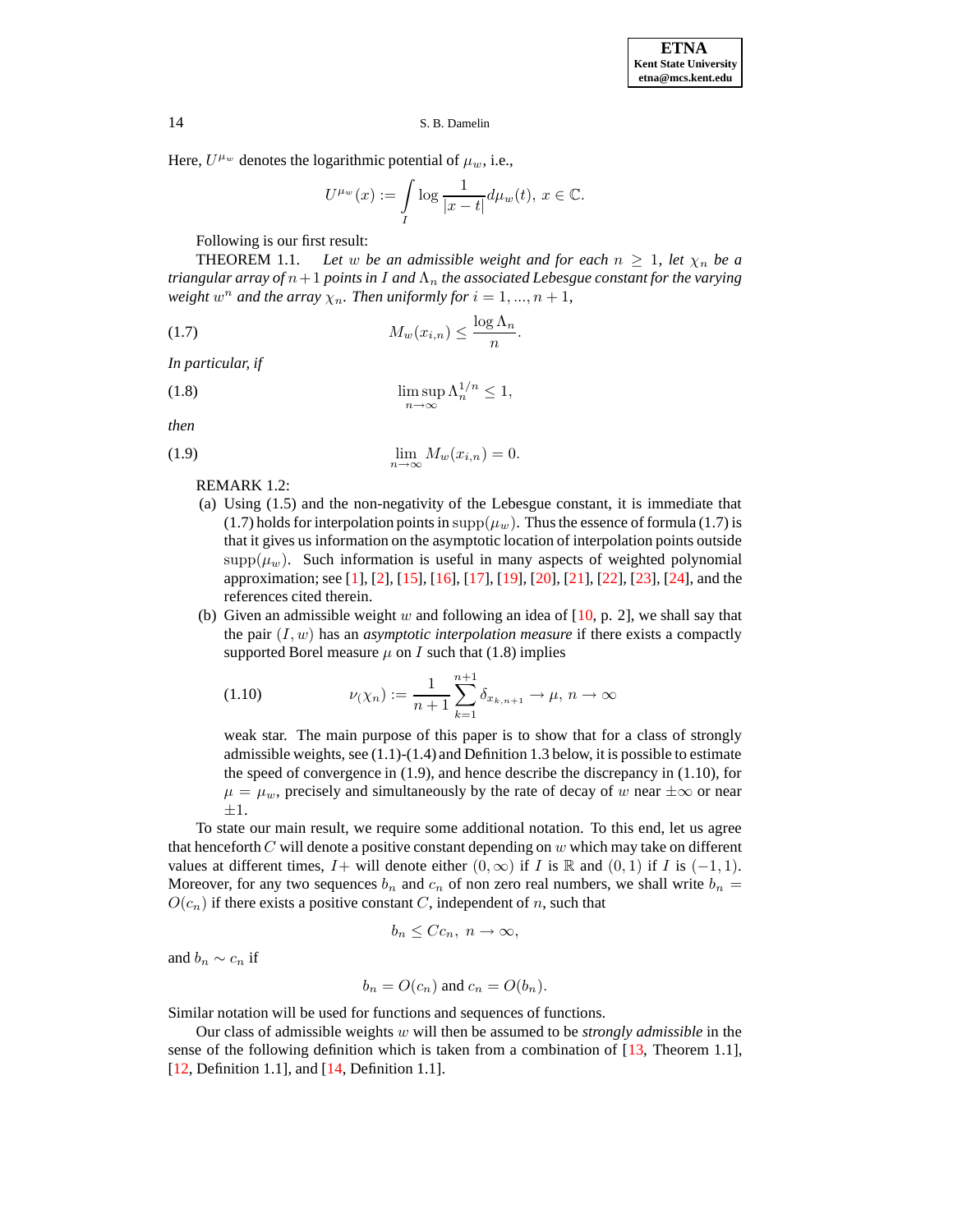**ETNA Kent State University etna@mcs.kent.edu**

The asymptotic distribution of general interpolation arrays for exponential weights 15

## **1.1. Class of strongly admissible weights.** We start with

DEFINITION 1.3. *Let* w *be admissible and even*.

- (a) Assume that  $Q''$  is continuous in  $I +$  and  $Q''$ ,  $Q' \geq 0$  in  $I +$ .
- (b) *The function*

$$
T(x) := 1 + \frac{xQ''(x)}{Q'(x)}, \, x \in I +
$$

*satisfies for large enough* x or x *close enough* to  $\pm 1$ 

$$
T(x) \sim \frac{xQ'(x)}{Q(x)}.
$$

*Moreover* T *satisfies either*:

(b1) *There exist*  $A > 1$  *and*  $B > 1$  *such that* 

$$
A \leq T(x) \leq B, x \in I + .
$$

(b2) *T* is increasing in  $I$  + with  $\lim_{x\to 0+} T(x) > 1$ . If  $I = \mathbb{R}$ ,

$$
\lim_{|x| \to \infty} T(x) = \infty,
$$

*and* if  $I = (-1, 1)$ *, for* x *close enough* to  $\pm 1$ *,* 

$$
T(x) \ge \frac{A}{1 - x^2},
$$

*for some*  $A > 2$ .

*Then* w *shall be called a strongly admissible weight*.

Canonical examples are the weights listed in  $(1.1) - (1.4)$ . We shall prove:

THEOREM 1.4. *Let w be a strongly admissible weight and for each*  $n \ge 1$ *, let*  $\chi_n$  *be a triangular array of*  $n + 1$  *points in* I *and*  $\Lambda_n$  *the associated Lebesgue constant for the weight* w and the array  $\chi_n$ . Let  $\pm a_n$ ,  $n \geq 1$  denote the endpoints of  $\text{supp}(\mu_{w^{1/n}})$  given by

$$
n = \frac{2}{\pi} \int_0^1 \frac{a_n t Q'(a_n t)}{\sqrt{1 - t^2}} dt.
$$

*Suppose in addition that*

(1.11) 
$$
\limsup_{n \to \infty} \frac{\log \Lambda_n}{n(T(a_n))^{1/2}} < 1.
$$

*Then there exists*  $N_0$ *, such that for*  $n \geq N_0$ *,* 

(1.12) 
$$
\max\{|x_{j,n}|:1\leq j\leq n+1\}\leq Ca_n\left(1+\frac{\log\Lambda_n}{nT(a_n)}\right)^{2/3}.
$$

We now show how Theorem 1.4 may be applied with the weights given by  $(1.1)-(1.4)$ . In doing so, we will describe for these weights, the growth of the sequences  $a_n$  and  $T(a_n)$ . For general results in this direction, we refer the reader to  $[11]$ ,  $[12]$ ,  $[13]$ , and  $[14]$ . We remark that it is possible, using recent results in [\[11\]](#page-8-15), to weaken our admissiblity assumptionsto allow for weights where  $Q^{(2)}$  need not exist and rather  $Q'$  satisfies a local Lipchitz 1/2 condition.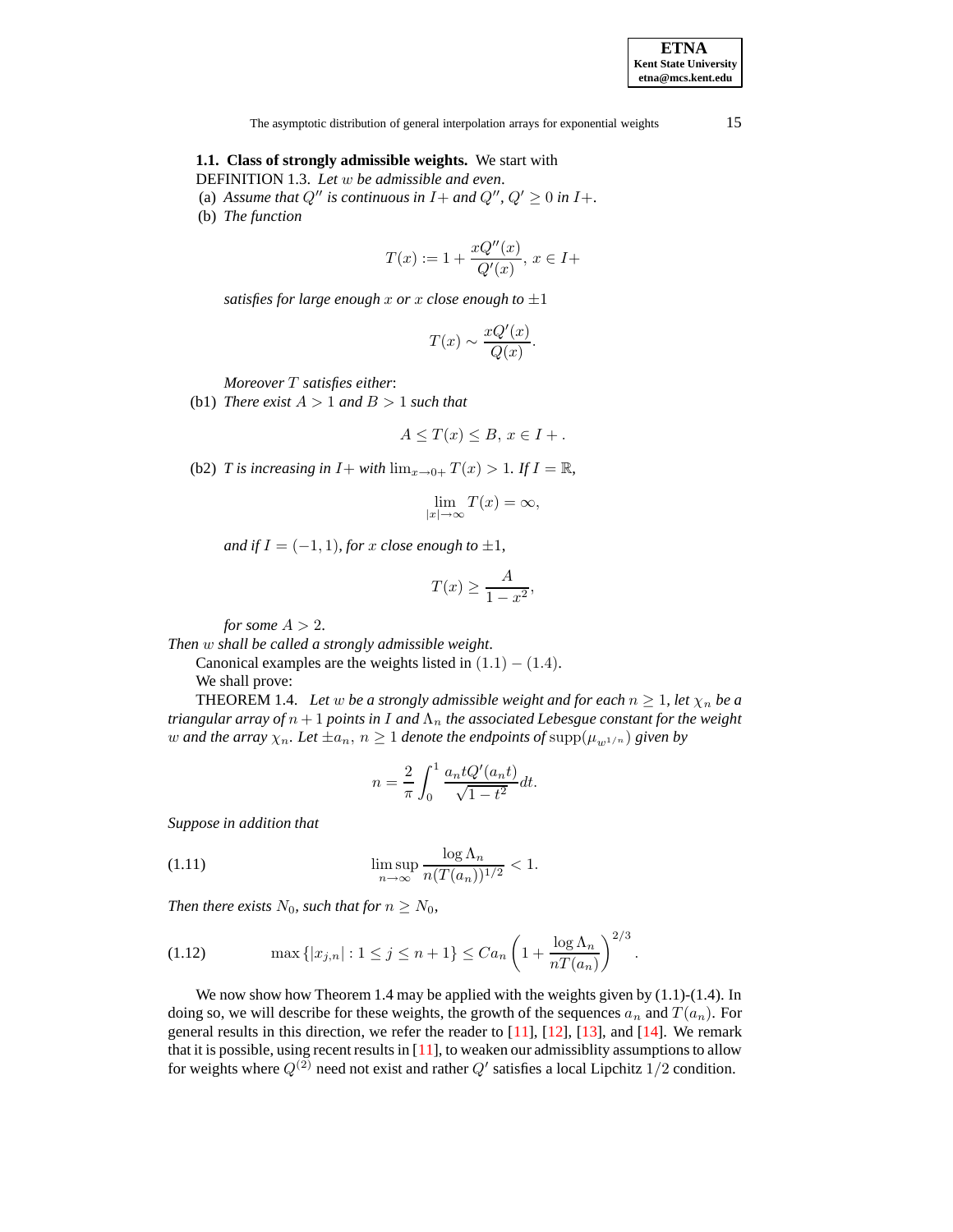COROLLARY 1.5a: *Freud* weights. Let  $w_{\alpha}$  be given by (1.1) and for each  $n \geq 1$ , let  $\chi_n$  *be* a triangular array of points in  $\mathbb R$  and  $\Lambda_n$  the associated Lebesgue constant. Then there *exists*  $N_0$  *such that for*  $n \geq N_0$ *,* 

(1.13) 
$$
\max\{|x_{j,n}| : 1 \le j \le n\} \le Cn^{1/\alpha} \left(1 + \frac{\log \Lambda_n}{n}\right)^{2/3}.
$$

COROLLARY 1.5b: *Erdős* weights. Let  $w_{k,\beta}$  be given by (1.2) and for each  $n \geq 1$ , let  $\chi_n$  be a triangular array of points in  $\mathbb R$  and  $\Lambda_n$  the associated Lebesgue constant. Then there *exists*  $N_0$  *such that for*  $n \geq N_0$ *,* 

(1.14) 
$$
\max \{|x_{j,n}| : 1 \le j \le n\}
$$

$$
\le C(\log_k n)^{1/\beta} \left(1 + \frac{\log \Lambda_n}{n \prod_{l=1}^k \log_l n}\right)^{2/3}
$$

COROLLARY 1.5c: *Pollaczek weights. Let*  $w_{k,\gamma}$  *be given by* (1.3) *and* (1.4) *and for*  $\chi$  *each*  $n \geq 1$ , *let*  $\chi$ <sub>n</sub> *be a triangular array of points in* (-1, 1) *and*  $\Lambda$ <sub>n</sub> *the associated Lebesgue constant. Then there exists*  $N_0$  *such that for*  $n \geq N_0$ ,

.

 $\geq 1$ .

(1.15) 
$$
\max\{|x_{j,n}| : 1 \le j \le n\}
$$

$$
\le C\left(1 - n^{\frac{-1}{1/2+\gamma}}\right)\left(1 + \frac{\log \Lambda_n}{n^{\frac{2\gamma+3}{2\gamma+1}}}\right)^{2/3}, k = 0,
$$

$$
(1.16) \quad \max\{|x_{j,n}| : 1 \le j \le n\}
$$
  
 
$$
\le C\left(1 - (\log_k n)^{\frac{-1}{\gamma}}\right) \left(1 + \frac{\log \Lambda_n}{n(\log_k n)^{1+1/\gamma} \prod_{l=1}^k \log_l n}\right)^{2/3}, k
$$

REMARK 1.6:

(a) Given a strongly admissible weight  $w$ , Theorem 1.4 gives information on the asymptotic location of points  $|x_{j,n}|$ ,  $1 \leq j \leq n$  in general interpolation arrays, uniformly for any  $j$ , assuming (1.11). Notice that (1.11) is stronger than (1.8), which is expected if we want discrepancy estimates and not just (1.10). In particular, (1.11) and (1.12) show that there exists  $N_0$  such that for  $n \ge N_0$ , and uniformly for  $1 \le j \le n$ ,

(1.17) 
$$
|x_{j,n}| \le a_n \left(1 + T(a_n)^{-1/3}\right).
$$

Thus, at least in the case when  $supp(\mu_{w^{1/n}})$  consists of one interval and w is strongly admissible, interpolation points whose Lebesgue constants satisfy (1.11) cannot accumulate too far from the endpoints of the support. Moreover, if we know more about the Lebesgue constant in advance, then we are able to improve (1.17) considerably. Indeed, it is the factor  $T(a_n)$  in the right hand side of (1.12) that allows the distribution of interpolation points to be described precisely and simultaneously by the rate of decay of w near  $\pm\infty$  or near  $\pm1$ .

(b) For general arrays, Vértesi in [\[23\]](#page-9-3) and [\[24\]](#page-9-4) has shown that  $\log \Lambda_n$  admits a lower bound of  $\log \log n$  always. On the other hand, in [\[19\]](#page-9-0), [\[1\]](#page-8-0), and [\[2\]](#page-8-1), Szabados and Damelin have shown that for some specific arrays, this lower bound is achieved and for others, we obtain an upper bound of  $\log n$  for  $\log \Lambda_n$ . Albeit in all cases (1.11) is satisfied although the choice of the pointsin these latter papers admit better estimates than (1.12) because of their special properties. We refer the reader to those papers for a deeper perspective.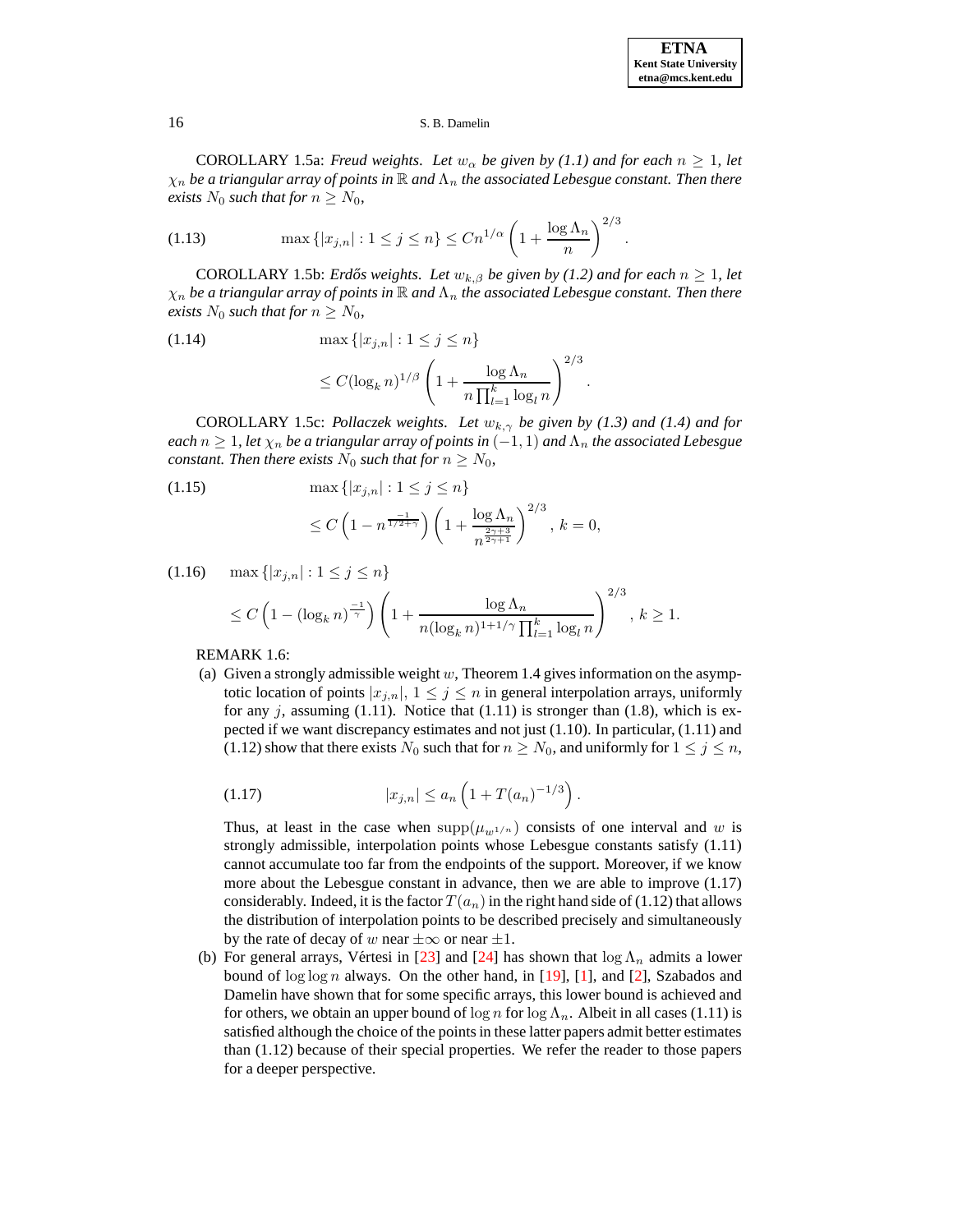The asymptotic distribution of general interpolation arrays for exponential weights 17

(c) Theorem 1.4 for w given by  $(1.1)$  appears as  $[20,$  Proposition 1] without the important assumption (1.11). In light of (1.8) and  $[10, \text{Lemma 5.1}]$  $[10, \text{Lemma 5.1}]$ , the author believes that a condition such as (1.11) is necessary even in this special case.

The remainder of this paper is devoted to the proofs of Theorem 1.1, Theorem 1.4 and Corollaries  $1.5(a-c)$ .

**2. Proofs.** *The Proof of Theorem 1.1*: For the proof of Theorem 1.1, we rely on an important idea which first appeared in [\[19,](#page-9-0) Lemma 1]. Let us set

$$
P_{k,n} = \frac{l_{k,n}}{w^n(x_{k,n})}, \ 1 \le k \le n+1.
$$

Notice that  $P_{k,n} \in \Pi_n$  for every k. Then we recall, see [\[18,](#page-8-8) Theorem 3.5.1 and Corollary 3.5.3], that given any  $x \in I$ ,

(2.1) 
$$
|P_{k,n}w^n(x)| \le \exp(-nM_w(x)) \|P_{k,n}w^n\|_{S_w}.
$$

For notational simplicity, let us write  $P_k := P_{n,k}$ . The first step in the proof is to choose  $Q_n \in \Pi_n$  so that

(2.2) 
$$
||Q_n w^n||_{\Sigma} = ||Q_n w^n||_{S_w} = \left\| \sum_{k=1}^n |P_k| w^n \right\|_{\Sigma}.
$$

This is done as follows: First pick  $x_0 \in I$  for which

(2.3) 
$$
\left\| \sum_{k=1}^{n} |P_k| w^n \right\|_I = \sum_{k=1}^{n} |P_k|(x_0) w^n(x_0).
$$

Then set for any  $y \in I$ ,

(2.4) 
$$
Q_n(y) := \sum_{k=1}^n P_k(y) \text{sgn}(P_k(x_0)).
$$

Notice that using  $(2.1)$ ,  $(2.3)$ , and  $(2.4)$  we have

$$
|Q_n w^n(y)| \le \left\| \sum_{k=1}^n |P_k| w^n \right\|_I =
$$
  

$$
\sum_{k=1}^n |P_k|(x_0) w^n(x_0) = |Q_n w^n(x_0)| \le ||Q_n w^n||_I = ||Q_n w^n||_{S_w}.
$$

Thus it follows that (2.2) indeed holds for the polynomial  $Q_n$ . Now let us apply (2.2) above with  $y = x_{j,n}$ . Then (2.1) and the definition of the Lebesgue constant easily yields

$$
1 = |Q_n w^n(x_{j,n})| \le \exp(-n M_w(x_{j,n})) ||Q_n w^n||_I
$$
  
=  $\exp(-n M_w(x_{j,n})) \Lambda_n$ .

Rearranging gives (1.7).  $\Box$ 

In order to apply Theorem 1.1 for a given strongly admissible weight  $w$ , we scale the weight and obtain a sequence of weights  $w(a_n;), n \ge 1$ . We then set  $w_n := w(a_n;)^{1/n}, n \ge 1$ 1. Using a combination of  $(2.1)$ ,  $[12]$ , Lemma 5.1] and  $[16]$ , Theorem 6.1.6], it follows that (1.5), (1.6) and (2.1) become: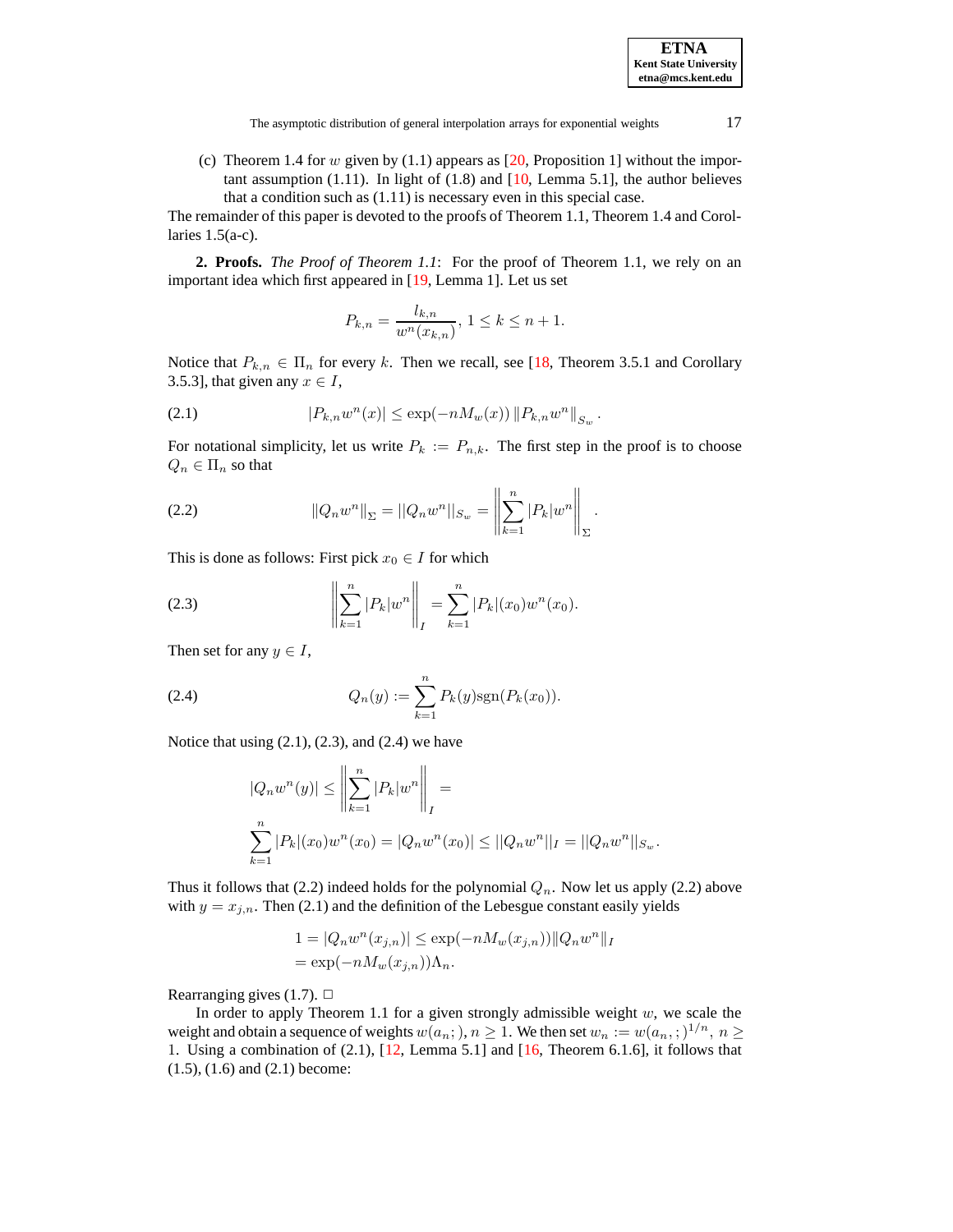LEMMA 2.1. *Let*  $w$  *be strongly admissible. Define for*  $n \geq 1$ :

$$
\mu_{w,n}(x) := \frac{2}{\pi^2} \int_0^1 \frac{\sqrt{1-x^2}}{\sqrt{1-t^2}} \frac{a_n t Q'(a_n t) - a_n x Q'(a_n x)}{n(t^2 - x^2)} dt, \ x \in [-1, 1].
$$

(2.5) 
$$
U_{w,n}^{\mu_{w,n}}(x) := \int_{-1}^{1} \log \frac{1}{|x-t|} \mu_{w,n}(t) dt, \ x \in \mathbb{C}.
$$

(2.6) 
$$
F_{w,n} := \frac{\log 1/2}{n} - \frac{2}{n\pi} \int_0^1 \frac{Q(a_n t)}{\sqrt{1 - t^2}}.
$$

*Then*

(2.7) 
$$
\mu_{w,n}(x) > 0, x \in (-1,1), \int_{-1}^{1} \mu_{w,n}(t) dt = 1,
$$

(2.8) 
$$
M_{w,n}(x) = U_{w,n}^{\mu_{w,n}}(x) + \frac{Q(a_n x)}{n} - F_{w,n} = 0, \ x \in [-1,1],
$$

*and*

(2.9) 
$$
M_{w,n}(x) > 0, |x| \in J_n,
$$

*where*

$$
J_n := \begin{cases} (1,1/a_n), & \text{if } I = [-1,1], \\ (1,\infty), & \text{if } I = \mathbb{R}. \end{cases}
$$

**LEMMA** 2.2. *Let w be strongly admissible. Then for every polynomial*  $P_n \in \Pi_n$ ,  $n \geq 1$ ,

$$
(2.10) \t\t |P_n w|(x) \le \exp(-n M_{w,n}(x/a_n)) ||P_n w||_{[-a_n, a_n]}, |x| \in K_n,
$$

*where*

$$
K_n := \begin{cases} (a_n, 1), & \text{if } I = [-1, 1], \\ (a_n, \infty), & \text{if } I = \mathbb{R}. \end{cases}
$$

Using Lemmas 2.1 and 2.2, we now prove the following sup norm inequality which is of independent interest.

LEMMA 2.3. *Let w be a strongly admissible weight. Then there exists*  $\alpha > 1$  *depending only on w such that for every polynomial*  $P_n \in \Pi_n$ ,  $n > C$ , (2.11)

$$
|Pw|(x) \leq \begin{cases} \exp(-nC(|x|/a_n-1)^{3/2}T(a_n)) ||Pw||_{[-a_n,a_n]}, & a_n < |x| \leq a_{\alpha n}, \\ \exp(-C\frac{n}{T(a_n)^{1/2}}) ||Pw||_{[-a_n,a_n]}, & |x| > a_{\alpha n}. \end{cases}
$$

For the range  $a_n < |x| \le a_{\alpha n}$ , Lemma 2.3 includes estimates for the scaled difference

$$
|U_{w,n}^{\mu_{w,n}}(x) + \frac{Q(a_n x)}{n} - F_{w,n}|
$$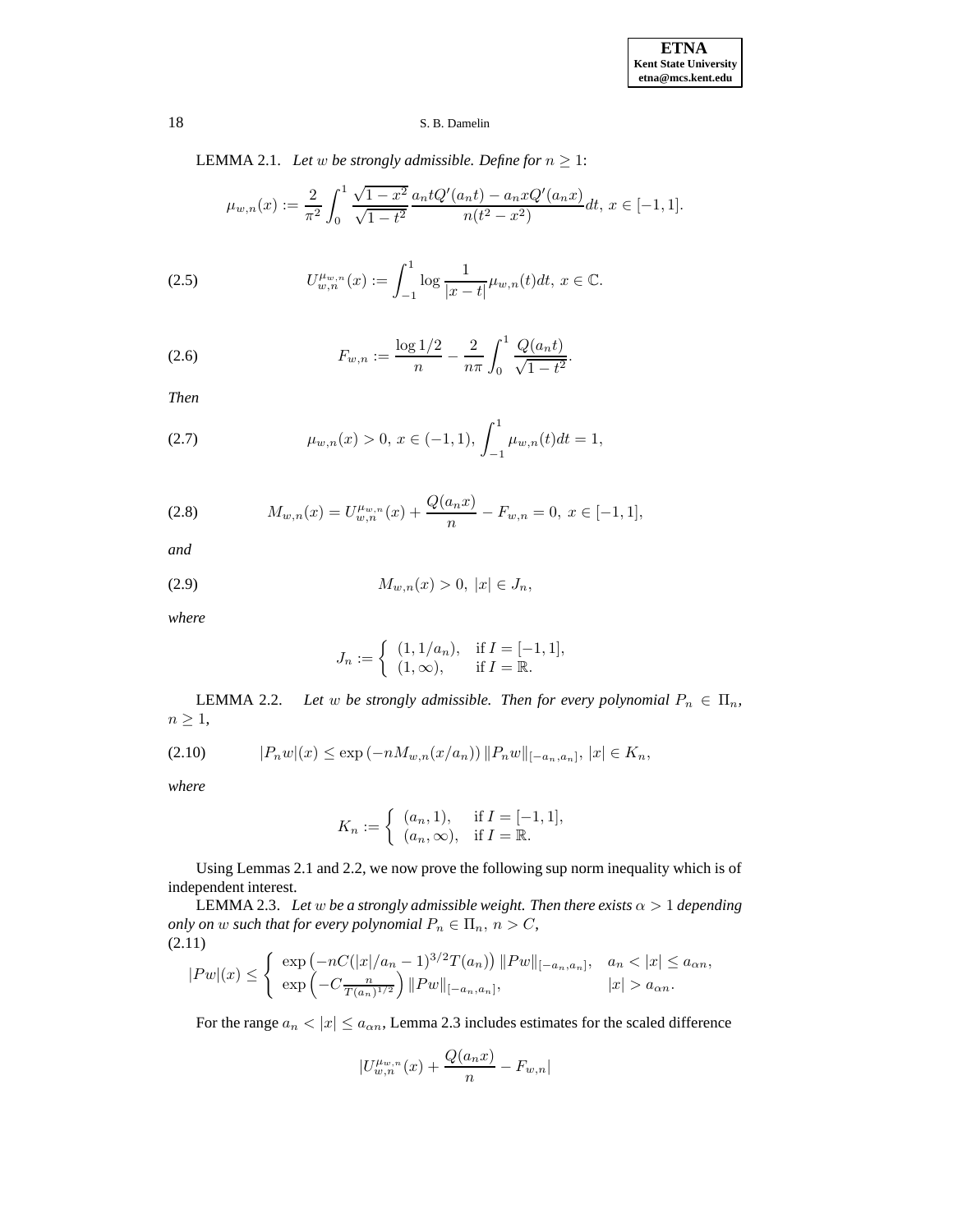for  $|x|/a_n$  close to 1 or equivalently for  $|x|$  close to the endpoints of the scaled support. Indeed, we have (cf. the method of [\[13,](#page-8-12) Lemma 5.2c]) that given any  $\lambda > 1$ , we have uniformly for  $u \in [v/\lambda, \lambda v]$ ,  $v \in I^+$ ,

$$
(2.12) \qquad \left|\frac{a_u}{a_v} - 1\right| \sim \left|\frac{u}{v} - 1\right| \frac{1}{T(a_u)}.
$$

*Proof.* Suppose first that w is Freud weight. Then in this case  $T \sim 1$ . By [\[13,](#page-8-12) Lemma 7.1], there exists  $\varepsilon_0 > 0$  such that for every  $0 < \varepsilon < \varepsilon_0$ ,

$$
(2.13) \t\t M_{w,n}(1+\varepsilon) \sim \varepsilon^{3/2}.
$$

Choose  $D > 0$  in the right hand inequality of (2.12) which recall is independent of u and v there and fix it. Now set  $\alpha := \varepsilon_0/D + 1 > 1$ . Then applying (2.12) gives for  $a_n < |x| \le a_{\alpha_n}$ ,

$$
|x|/a_n-1\leq \varepsilon_0.
$$

Setting  $\varepsilon = |x|/a_n - 1$  in (2.13) which we may and applying (2.10), gives the Lemma in this case. Suppose next that w is a Generalised Pollaczek weight. By  $[12,$  Theorem 5.3], there exists  $\varepsilon_0 > 0$  such that for every  $0 < \varepsilon < \varepsilon_0/T(a_n)$ ,

(2.14) 
$$
M_{w,n}(1+\varepsilon) \sim \varepsilon^{3/2} T(a_n) + \varepsilon^2 T(a_n)^{3/2}.
$$

Choose  $D_1 > 0$  in the right hand inequality of (2.12) as before and set  $\alpha := \epsilon_0/D_1 + 1 > 1$ . Then applying (2.12) gives for  $a_n < |x| \le a_{\alpha_n}$ ,

$$
|x|/a_n - 1 \le \varepsilon_0/T(a_n).
$$

Setting  $\varepsilon = |x|/a_n - 1$  in (2.14) which we may, recalling that  $a_{\alpha n} < 1$  and applying (2.10) gives the Lemma in this case as well. Finally we consider the case when  $w$  is a Erdős weight. This follows almost exactly as the previous case using the results of [\[14\]](#page-8-14). For  $|x| > a_{\alpha_n}$ , Lemma 2.3 follows from [\[12,](#page-8-13) The proof of Theorem 1.7], [\[13,](#page-8-12) The proof of Theorem 1.8], and [\[14,](#page-8-14) The proof of Theorem 1.7]. Thus the lemma is proved.  $\Box$ 

We are now ready to provide the remaining details in:

*The Proof of Theorem 1.4.* Suppose first that  $|x_{j,n}| \leq a_n$ . Then clearly

$$
(2.15) \t\t\t |x_{j,n}| \le a_n \left(1 + \frac{\log \Lambda_n}{nT(a_n)}\right)^{2/3}
$$

Next let  $\alpha > 1$  be as in Lemma 2.3 and suppose that  $a_n < |x_{j,n}| \le a_{\alpha n}$ . Observe first that  $(2.12)$  and the results of  $[23]$  and  $[24]$  easily imply the crude estimate

.

$$
a_n \le |x_{j,n}| \le a_n \left(1 + \frac{C \log \Lambda_n}{T(a_n) \log \log n}\right).
$$

To improve this, let us now apply Lemma 2.3 with  $Q_n$  as defined in the proof of Theorem 1.2. This then gives

$$
1 \le \exp\left(-n(|x_{j,n}|/a_n-1)^{3/2}\right)\Lambda_n,
$$

and so rearranging we obtain (2.15), which is more natural and in many cases better. Finally suppose that  $|x_{j,n}| > a_{\alpha n}$ . Then applying Lemma 2.3 and the argument of the previous case, we obtain

$$
1 \le \exp\left(-n/T(a_n)^{1/2}\right)\Lambda_n,
$$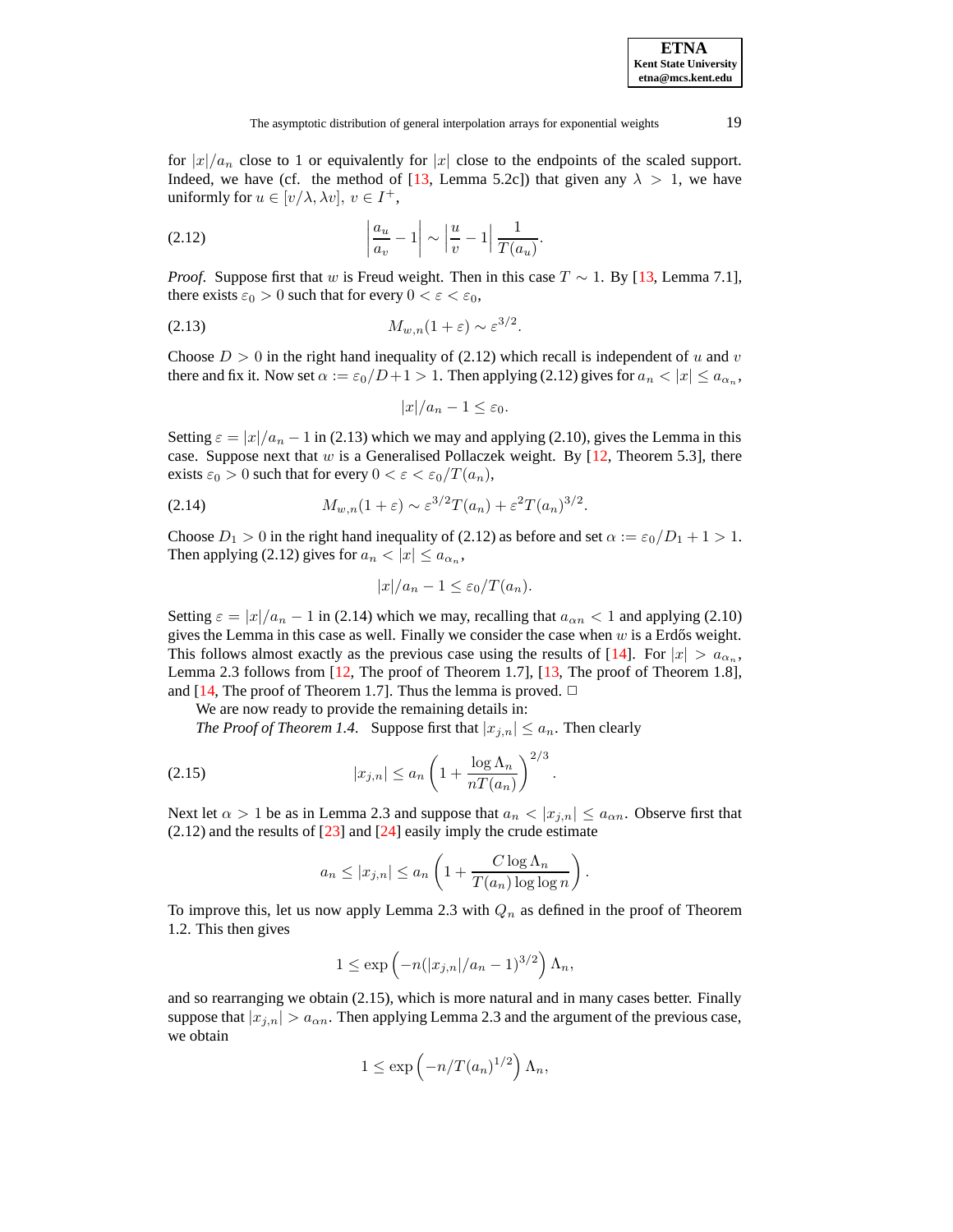which contradicts (1.11). So again (2.15) holds. (1.12) then follows.  $\Box$ 

*The Proof of Corollaries 1.5(a-c):* These follow using [\[19,](#page-9-0) Theorem 1], [\[1,](#page-8-0) Theorems 1.2 and 1.4], and [\[2,](#page-8-1) Theorems 2.1 and 2.4]. Observe that in each of the eight cases proved,  $(1.11)$  holds.  $\Box$ 

**3. Conclusions.** We close with some conclusions and possible extensions for future research.

Firstly, as mentioned earlier, Vértesi in  $[23]$  and  $[24]$  has shown that given a strongly admissible weight and any triangular array

 $\log n = O(\Lambda_n), n \to \infty.$ 

Corresponding upper bounds for such general triangular schemes is still an open and interesting problem. One immediate application would be to Theorem 1.4. Suppose next that  $\text{supp}(\mu_{w1/n})$  consists of more than one interval, such as for example if w is analytic on a finite interval but not necessarily convex or if  $\text{supp}(\mu_{m1/n})$  consists of one interval but with non symmetric endpoints, such as for example if  $w$  is non-even and convex, see [\[11\]](#page-8-15) and [\[6\]](#page-8-5), then hardly anything is known for both lower and upper bounds of  $\Lambda_n$  even for specific arrays such as in Corollaries 1.5(a-c). Natural analogues of Theorem 1.4 in these settings would also be of great interest and Theorem 1.1, we believe, is a natural starting point for such investigations.

#### REFERENCES

- <span id="page-8-1"></span><span id="page-8-0"></span>[1] S. B. Damelin, *The Lebesgue constant of Lagrange interpolation for Erdos˝ weights*, J. Approx. Theory, 94 (1998), no. 2, pp. 235-262.
- [2] S. B. Damelin, *The weighted Lebesgue constant of Lagrange interpolation for exponential weights on* [−1, 1], Acta Math. Hungar., 81 (1998), no. 3, pp. 211-228.
- [3] S. B. Damelin, *On maximal points of weighted polynomials-a theorem of Mhaskar and Saff revisited*, submitted.
- <span id="page-8-2"></span>[4] S. B. Damelin, *The Hilbert transform and orthonormal expansions for exponential weights*, Approximation Theory X: Abstract and Classical Analysis, Chui, Schumaker and Stoekler (eds), Vanderbilt Univ. Press (2002), pp 117-135.
- <span id="page-8-5"></span><span id="page-8-4"></span>[5] S. B. Damelin, *Weighted polynomial approximation on discrete sets*, to appear, Monatashefte fur Mathematik.
- [6] S.B. Damelin, P. Dragnev and A. Kuijlaars, *The support of the equilibrium measure for a class of external fields on a finite interval*, Pacific J. Math., 199 (2001), no. 2, pp. 303-321.
- [7] S. B. Damelin and P. Grabner, *Numerical integration, energy and asymptotic equidistribution on the sphere*, submitted.
- <span id="page-8-3"></span>[8] S.B. Damelin, H.S. Jung and K.H. Kwon, *Mean convergence of Hermite-Fejer´ and Hermite interpolation of higher order for Freud weights*, J. Approx. Theory, 113 (2001), pp. 21-58.
- [9] G. Freud, *Orthogonal Polynomials*, Pergamon Press/Akademiai Kiado, Budapest, 1971.
- <span id="page-8-7"></span><span id="page-8-6"></span>[10] M. Götz, V. Maymeskul and E. B. Saff, *Asymptotic distribution of nodes of near optimal polynomial interpolation on certain curves in* R 2 , preprint.
- <span id="page-8-15"></span><span id="page-8-13"></span>[11] A. L. Levin and D. S. Lubinsky, *Orthogonal Polynomials for Exponential Weights*, Springer Verlag.
- [12] A. L. Levin and D. S. Lubinsky, *Christoffel functions and orthogonal polynomials for exponential weights on* (−1, 1), Mem. Amer. Math. Soc., no. 535, (111) 1994.
- <span id="page-8-12"></span>[13] A. L. Levin and D. S. Lubinsky, *Christoffel functions, Orthogonal Polynomials and Nevai's conjecture for Freud weights*, Constr. Approx., 8 (1992), no. 4, pp. 463-535.
- <span id="page-8-14"></span>[14] A. L. Levin, D. S. Lubinsky and T. Z. Mthembu, *Christoffel functions and orthogonal polynomials for Erdos˝ weights on* (−∞, <sup>∞</sup>), Rend. Mat. Appl. (7), <sup>14</sup> (1994), no. 2, pp. 199–289.
- <span id="page-8-9"></span>[15] D. S. Lubinsky, *An update on orthogonal polynomials and weighted approximation on the real line*, Acta Appl. Math., 33 (1993), no. 2-3, pp. 121–164.
- <span id="page-8-10"></span>[16] H. N. Mhaskar, *Introduction to the Theory of Weighted Polynomial Approximation*, Series in Approximations and Decompositions, 7, World Scientific Publishing Co., Inc., River Edge, NJ, 1996.
- <span id="page-8-11"></span>[17] P. Nevai, *Geza Freud, orthogonal polynomials and Christoffel functions: a case study*, J. Approx. Theory, 48 (1986), pp. 3–167.
- <span id="page-8-8"></span>[18] E. B. Saff and V. Totik, *Logarithmic Potentials with External Fields*, Springer-Verlag, Heidelberg, 1997.